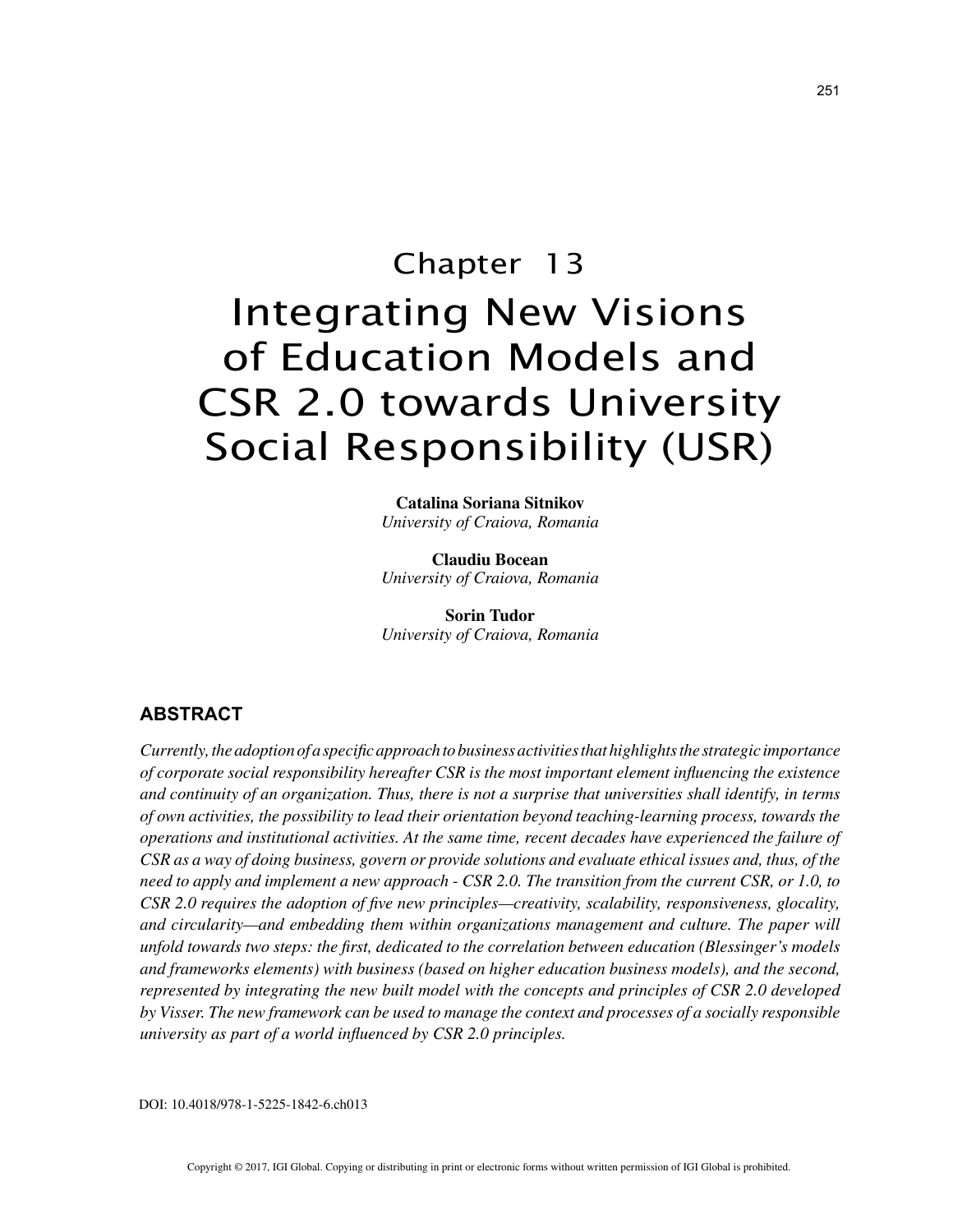## **INTRODUCTION**

At present, at small scale, there have been both successes and numerous enhancements in the light of CSR practices and its application at the level of various projects and activities. However, internationally, the aggregate of elements that indicates social, environmental, ethical behaviour normality, is declining.

In 2011, Porter and Kramer admitted that during the last years, the companies have been seen often as the main cause of the social, environmental and economic issues. Increasingly, companies were perceived as flourishing at the expense and on behalf of the communities and, even worse, the more they have started to focus on and implement corporate responsibility, all the more they have been regarded as the main responsible for society failures.

The evolution of companies' responsibility usually covered five overlapping eras - the era of greed, philanthropy, marketing, management and responsibility. An era may be regarded as a predominant and specific culture or context (Visser 2011).

The reason why the current CSR or CSR 1.0, through its defensive, charitable, promotional and strategic ways of showing itself, it is unable to solve some of the most visible and problematic challenges at the global level, is determined by the fact that it is characterized by three fundamental constraints:

CSR 1.0 tends to be

- Peripheral,
- Marginal, and
- Uneconomical.

In 2013, Visser stated that although it should be recognized that the way in which CSR has been practiced in the past has led to its failure, this does not require, automatically, that a new type of CSR, which will recognize its limits and will reform itself, shall be submitted, in the future, to failure. Therefore, Visser has named the new approach to CSR, the transformative CSR, or systemic or, in short, CSR 2.0. The new approach to CSR is based on five principles, represented by

- Creativity,
- Scalability,
- Responsiveness,
- Glocality, and
- Circularity.

In the new approach to CSR 2.0, actions will be carried out by both specialists and by each specific principle and dimension of CSR 2.0, which are an integral part of a company's activities and processes.

In this new environment and context and founded on this new approach, universities do not and cannot survive as autarkical systems, without being clearly and directly connected to all areas of the society.

Reflecting and highlighting the roles played by universities this century, it is clear that they need to get involved and contribute to the evaluation and amendment of:

• Policy (political power and restricting the possession thereof, the evolution of democracies, conflict resolution, a critical public and civic leadership),